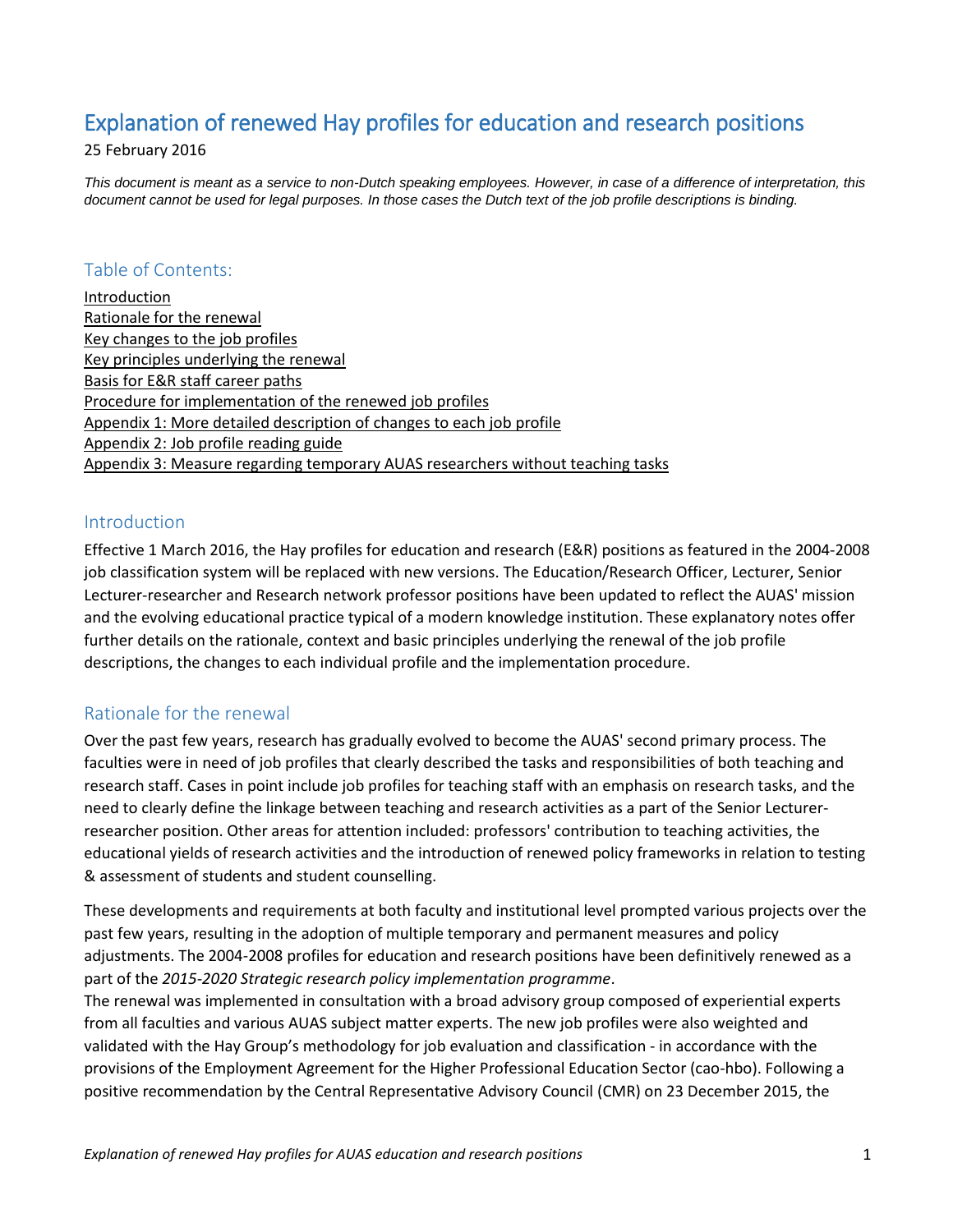Executive Board (CvB) definitively adopted the renewed job profiles. The renewed profiles will come to replace the current job profiles effective 1 March 2016.

The new E&R profiles provide insight into the career development paths for employees in teaching and research positions and offer a basis for enhanced career development. The profiles can be downloaded from the [AUAS job](https://az.hva.nl/binaries/content/assets/serviceplein-a-z-lemmas/ac-po/documenten/documenten-po---profielen-nieuw/functiematrix-2016.pdf)  [matrix.](https://az.hva.nl/binaries/content/assets/serviceplein-a-z-lemmas/ac-po/documenten/documenten-po---profielen-nieuw/functiematrix-2016.pdf)

## <span id="page-1-0"></span>Key changes to the job profiles

In response to the policy amendment designating research activities as a second primary process, research has been solidly embedded in descriptions of the four job profiles' objectives ('Goal'), performance areas ('Result areas') and classification criteria. All four renewed job profiles feature clear criteria for the distinctions between each position; see the explanation i[n Appendix 2.](#page-7-0)

In order to ensure the effective integration of research and teaching, the *Lecturer* job profile has been changed to *Lecturer/Researcher.* Lecturer/Researchers whose main focus is research will also be entrusted with at least one of performance areas in education, in accordance with the classification criteria of the profile. Lecturer/Researchers whose main focus is teaching are not required to spend time on research activities. However, they will be expected to contribute to the elaboration of evidence based learning in the curriculum to a greater or lesser extent, and may take part in applied research on a periodic basis.

In the most crucial change to the Senior Lecturer-researcher (SLR) profile, the core aspect of this position namely the integration of research and teaching - has been explicitly included in the description of its objective and elaborated in the performance areas. *Knowledge development and valorisation* has also been included as a mandatory classification criterion.

The SLR position has also been supplemented with a new job level 1 in scale 14. Senior Lecturer-researchers in scale 14 must meet at least 5 of the 6 classification criteria (this threshold is set at 4 out of 6 for Senior Lecturerresearchers in scale 13).

The professor position has been elaborated and expanded to three job levels by introducing a new level 3 'Associate professor' (for a more detailed explanation of the context and purpose of 'associate professor' appointments as a part of tenure tracks, see the *Strategic Research Policy for 2015-2020*, as adopted by the Executive Board on 20 January 2015.

In addition to the embedment of research, the job profiles have been renewed to incorporate the following policy developments:

- a responsibilities for testing and assessment of students in accordance with new policy frameworks and legislation;
- incorporation of 'new style' Student counselling performance area in the Lecturer/Researcher profile (in line with the *Strategy for the implementation of design criteria for robust and academically feasible education* ('Programma Slim'), adopted by the Executive Board on 10 December 2014);

The table on the next page outlines the main differences between the previous and new job profiles. For a more detailed description of the changes to each job profile, see [Appendix 1.](#page-5-0)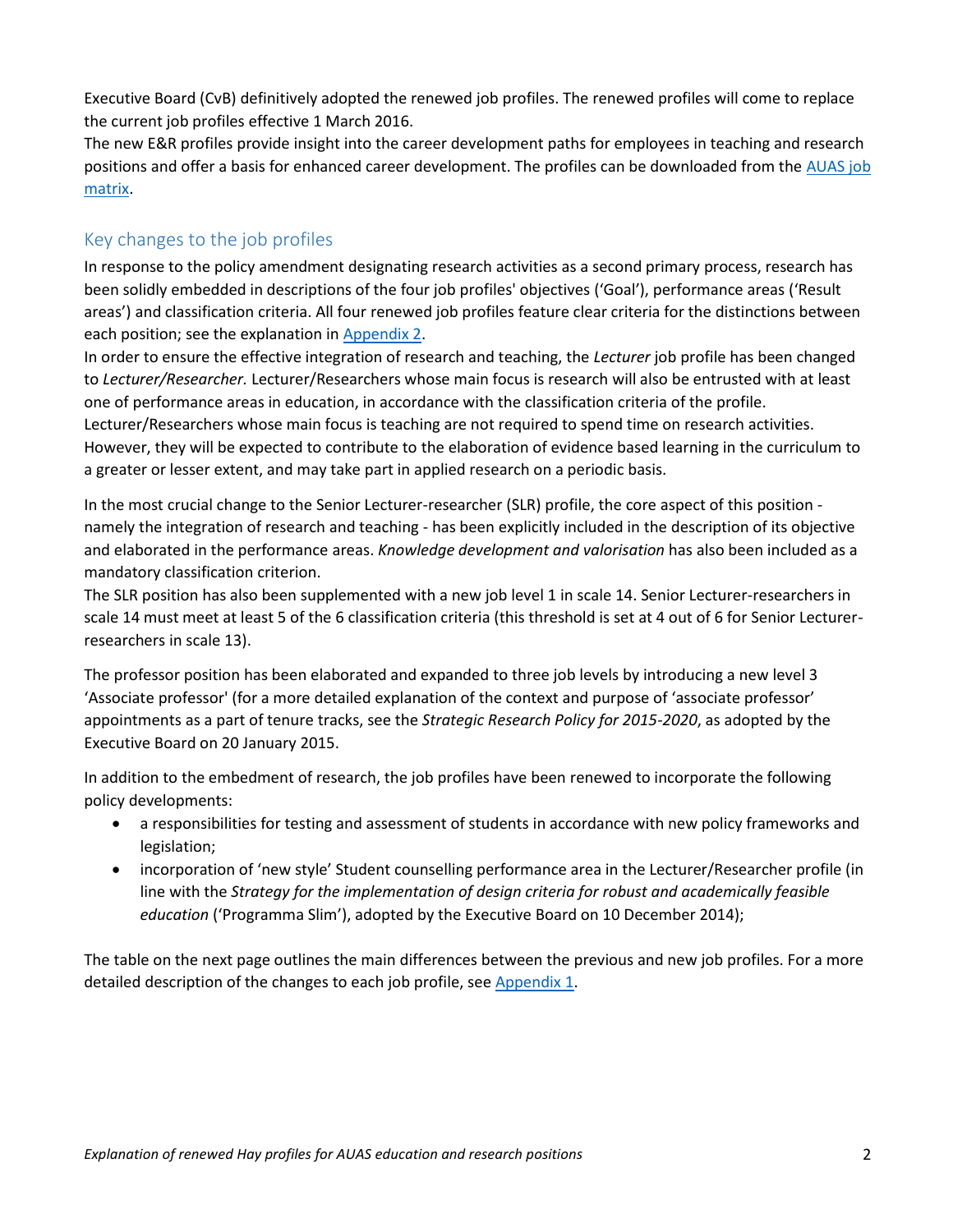| <b>Old E&amp;R job profiles</b><br>$\rightarrow$ adopted on basis of 2004-2008 situation |                                                                                                                                               | <b>Renewed E&amp;R job profiles</b><br>$\rightarrow$ renewed to reflect 2015-2020 situation |                                                                                                                                                       |  |
|------------------------------------------------------------------------------------------|-----------------------------------------------------------------------------------------------------------------------------------------------|---------------------------------------------------------------------------------------------|-------------------------------------------------------------------------------------------------------------------------------------------------------|--|
|                                                                                          | Research conducted as a part of the Lecturer and<br>Senior Lecturer-researcher (SLR) positions has<br>been included as a minor job component. | ➤                                                                                           | Research, conducted alongside teaching activities, has<br>been included as primary process and further elaborated<br>in four teaching staff profiles. |  |
|                                                                                          | Education provided as a part of the Professor<br>position has been included as a minor job<br>component.                                      | $\blacktriangleright$                                                                       | Education has been more thoroughly integrated into the<br>Professor position.                                                                         |  |
|                                                                                          | Testing and assessment summarily included in<br>Lecturer and Senior Lecturer-researcher positions                                             | $\blacktriangleright$                                                                       | Testing and assessment is now included more explicitly,<br>in accordance with AUAS and nationwide higher<br>professional education sector agreements. |  |
|                                                                                          | Performance area: 'old style' academic career<br>counselling                                                                                  | $\blacktriangleright$                                                                       | Performance area: 'new style' student counselling                                                                                                     |  |
|                                                                                          | Professor position comprises two levels                                                                                                       | ⋗                                                                                           | Professor position now comprises three levels, with new<br>level 3 'Associate professor'                                                              |  |
|                                                                                          | Senior Lecturer-researcher position comprises one<br>level                                                                                    | ➤                                                                                           | Senior Lecturer-researcher position now comprises two<br>levels                                                                                       |  |

**Table 1: Main differences between previous and new job profiles** 

## <span id="page-2-0"></span>Key principles underlying the renewal

 $\overline{\phantom{a}}$ 

The renewal is based on a number of key principles:

- The introduction of these renewed job profiles will **not impact terms of employment**. The renewal is not supposed to result in more strenuous job requirements, and the new job profiles will not require employees to take on greater responsibilities.
- The Lecturer/Researcher and Senior Lecturer-researcher positions may have an emphasis on education or research at each job level. The different variants at each job level are all **equally weighted** in terms of the Hay system.
- There will be no need for **reclassification**. As a result, employees will not be reclassified upon introduction of the new profiles, and supervisors will not conduct assessments to determine whether the new job profiles are well-suited to each individual employee. This will not be necessary, as the current and new job profiles are identical in terms of the demands of each job level<sup>1</sup>. Example: in terms of the Hay system classification, the tasks and responsibilities of the current Lecturer 2 position are just as demanding as those of the new Lecturer/Researcher 2 position, regardless of the specific job variant.
- The new job level for Professor 3 (in scale 14) may be applied as soon as policies and procedures with regard to the AUAS **associate professor tenure track** have been adopted.
- Researchers have been classified under teaching staff positions with research-related performance areas and at least one teaching-related performance area in accordance with the classification criteria for the relevant job profile. Researchers classified under the Education/Research Officer profile (scales 6 - 10) and **temporary researchers** appointed on the basis of the 'borrowed' academic Researcher job profile (scales 10 - 13) form the only exception to this rule. Th[e Researcher profile](https://az.hva.nl/binaries/content/assets/serviceplein-a-z-lemmas/ac-hr/documenten/documenten-hr---engels---profielen/vsnu-onderzoeker-en.pdf) may only be applied at AUAS in exceptional cases and **is exclusively limited to temporary employment contracts**. Researchers entering into

 $1$  The new job profiles have been weighted and validated by the Hay Group in accordance with the Hay method, in accordance with the job classification system for universities of applied sciences outlined in the Employment Agreement for the Higher Professional Education Sector (cao-hbo).

*Explanation of renewed Hay profiles for AUAS education and research positions* 3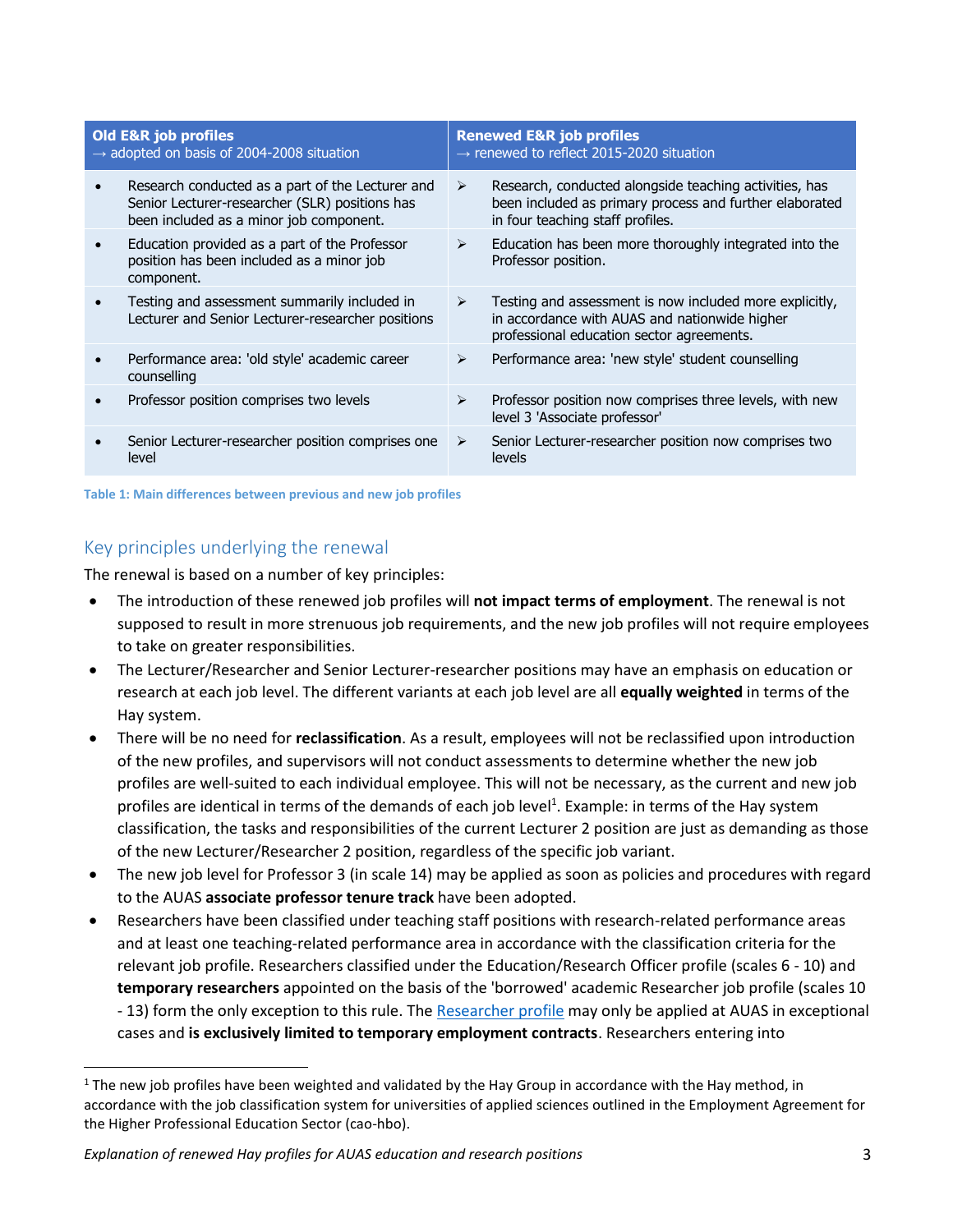employment contracts for an indefinite period must be classified under one of the AUAS-specific teaching staff job profiles, such as Lecturer/Researcher in accordance with the agreements outlined in [Appendix 3.](#page-10-0) This reflects the policy of the AUAS that research should always be interrelated to education.

## <span id="page-3-0"></span>Basis for E&R staff career paths

The four renewed job profiles for E&R staff serve as a basis for various career paths. Staff members in E&R positions are generally assigned a mix of teaching, research and management tasks. The below overview outlines the various career paths with an emphasis on teaching, research or management tasks.

|                | THE TUUL TEHEWEU JUU DI UHES TUL LOIN SIGHT SELVE GS G DASIS TUL VALIUUS CALEEL DAINS. SIGHT HIEHIDELS III LOIN<br>positions are generally assigned a mix of teaching, research and management tasks. The below overview outlines |                                  |            |                                                                    |                                                   |
|----------------|-----------------------------------------------------------------------------------------------------------------------------------------------------------------------------------------------------------------------------------|----------------------------------|------------|--------------------------------------------------------------------|---------------------------------------------------|
|                | the various career paths with an emphasis on teaching, research or management tasks.                                                                                                                                              |                                  |            |                                                                    |                                                   |
|                |                                                                                                                                                                                                                                   |                                  |            |                                                                    |                                                   |
|                |                                                                                                                                                                                                                                   |                                  |            | <b>Career paths E&amp;R staff: Research - Education-Management</b> |                                                   |
| <b>Scale</b>   |                                                                                                                                                                                                                                   |                                  |            |                                                                    |                                                   |
| 16             | Professor 1                                                                                                                                                                                                                       |                                  |            |                                                                    |                                                   |
| 15             | <b>Professor 2</b>                                                                                                                                                                                                                |                                  |            |                                                                    |                                                   |
| 14             | Professor 3 (Assistent professor)                                                                                                                                                                                                 |                                  |            | Senior Lecturer-researcher 1                                       | Programme Manager 1                               |
| 13             |                                                                                                                                                                                                                                   |                                  |            | Senior Lecturer-researcher 2                                       | Programme Manager 2                               |
| 12             |                                                                                                                                                                                                                                   |                                  |            | Lecturer/Researcher 1                                              | Programme Manager 3                               |
| 11             |                                                                                                                                                                                                                                   |                                  |            | Lecturer/Researcher 2                                              |                                                   |
| 10             | <b>Education/Research Officer 1</b>                                                                                                                                                                                               |                                  |            | Lecturer/Researcher 3                                              |                                                   |
| $\overline{9}$ | <b>Education/Research Officer 2</b>                                                                                                                                                                                               |                                  |            | Instructor practical education 1                                   |                                                   |
| 8              | <b>Education/Research Officer 3</b>                                                                                                                                                                                               |                                  | Management | Instructor practical education 2                                   |                                                   |
| 7              | <b>Education/Research Officer 4</b>                                                                                                                                                                                               | Education<br>Research            |            | Instructor practical education 3                                   |                                                   |
| 6              | <b>Education/Research Officer 5</b>                                                                                                                                                                                               |                                  |            |                                                                    |                                                   |
|                |                                                                                                                                                                                                                                   | path<br>path<br>Career<br>Jareer | path<br>Gr |                                                                    | Gray: positions outside the scope of this renewal |

**Table 2: Overview of potential E&R staff career paths based on the renewed job profiles**

Staff can take a number of different career paths, based on either vertical, horizontal or diagonal advancement.

- **Vertical advancement**: position in higher scale within one of the teaching staff career paths: teaching, research or management.
- **Horizontal advancement**: position in the same scale within a different career path: from teaching, research or management or from management to a different career path.
- **Diagonal advancement**: position in a higher scale, and within a different career path.

The coming period will see efforts to identify necessary and useful measures in the effort to stimulate and facilitate career development within the faculty practice. The HR policy department will develop a number of frameworks to this end in consultation with the faculty HR teams. These efforts will be aligned with institutional policies in other relevant areas such as performance, assessment and professional development. As part of the Strategic research policy implementation programme, frameworks and preconditions will be developed for:

- the 8 associate professors (Professor position at level 3) to be appointed by 2018. These staff members will participate in a tenure track. They will receive tailor-made supervision and further deepen expertise and skills as a professor over a period of several years, after which successful candidates can be appointed as Professors at job level 2. This advancement procedure is based on the 'up or else' principle.
- the strengthening of career opportunities/career development, with an additional focus on trainee researchers, PhD candidates and Postdocs, lecturers/researchers, senior lecturer-researchers and professors.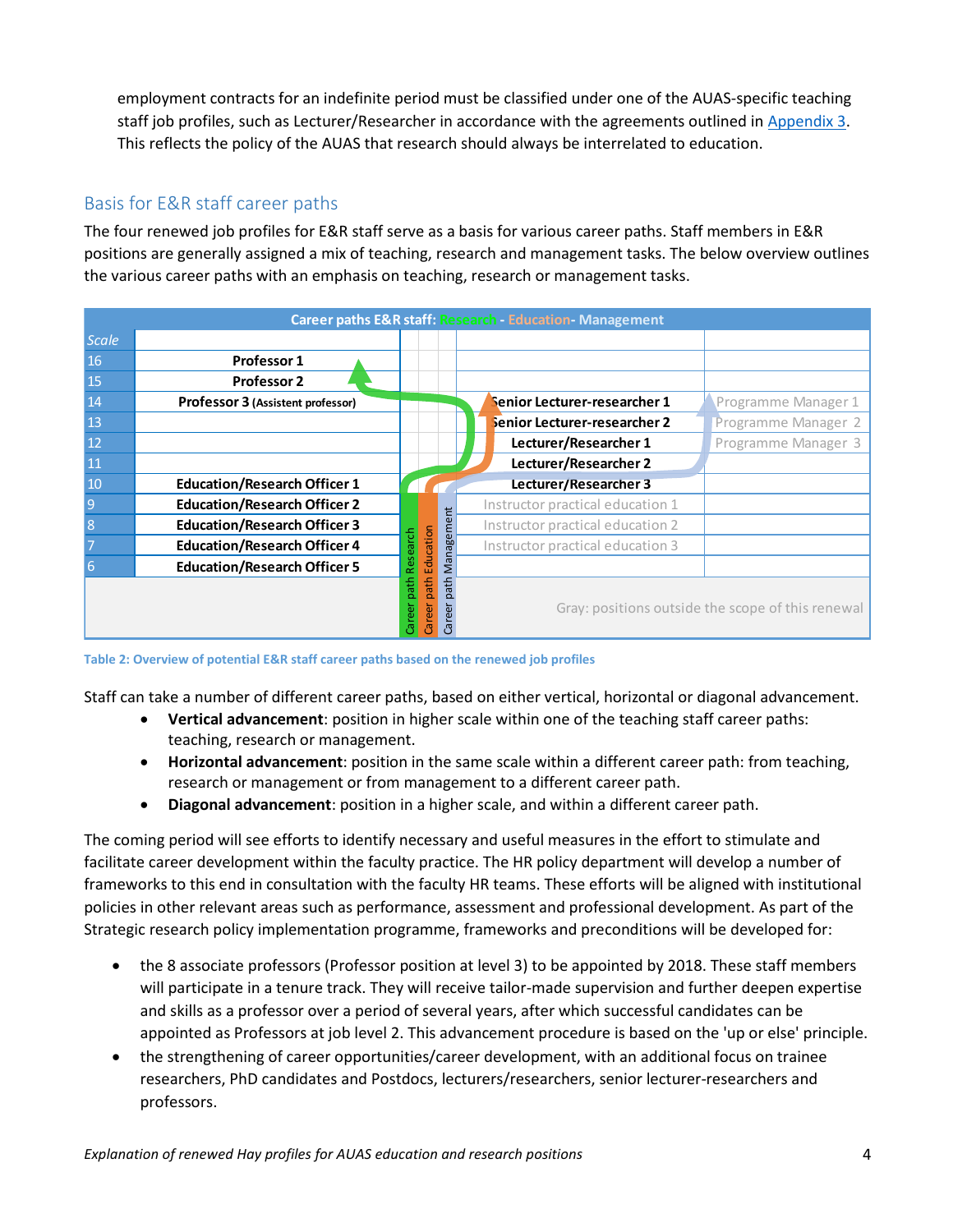## <span id="page-4-0"></span>Procedure for implementation of the renewed job profiles

The new job profiles will be implemented in accordance with the following procedure:

1. All employees appointed on the basis of the current Research network professor, Senior Lecturerresearcher, Lecturer or Education/Research Officer profiles will be **automatically transferred** to the new profile (horizontally; see overview on next page), **without any changes to their current job level** or employee benefits.

| <b>Old classification:</b>          | scale |
|-------------------------------------|-------|
| Research network professor 1        | 16    |
| Research network professor 2        | 15    |
| N/A                                 |       |
| N/A                                 |       |
| Senior Lecturer-researcher          | 13    |
| Lecturer 1                          | 12    |
| Lecturer <sub>2</sub>               | 11    |
| Lecturer 3                          | 10    |
| <b>Education/Research Officer 1</b> | 10    |
| <b>Education/Research Officer 2</b> | 9     |
| <b>Education/Research Officer 3</b> | 8     |
| <b>Education/Research Officer 4</b> | 7     |
| <b>Education/Research Officer 5</b> | 6     |

| <b>Old classification:</b>          | scale          |               | <b>New classification:</b>          | scale |
|-------------------------------------|----------------|---------------|-------------------------------------|-------|
| Research network professor 1        | 16             | $\rightarrow$ | Professor 1                         | 16    |
| Research network professor 2        | 15             | $\rightarrow$ | Professor 2                         | 15    |
| N/A                                 |                |               | Professor 3 (new)                   | 14    |
| N/A                                 |                |               | Senior Lecturer-researcher 1 (new)  | 14    |
| Senior Lecturer-researcher          | 13             | $\rightarrow$ | Senior Lecturer-researcher 2        | 13    |
| Lecturer 1                          | 12             | $\rightarrow$ | Lecturer/Researcher 1               | 12    |
| Lecturer 2                          | 11             | $\rightarrow$ | Lecturer/Researcher 2               | 11    |
| Lecturer 3                          | 10             | $\rightarrow$ | Lecturer/Researcher 3               | 10    |
| <b>Education/Research Officer 1</b> | 10             | $\rightarrow$ | <b>Education/Research Officer 1</b> | 10    |
| <b>Education/Research Officer 2</b> | 9              | $\rightarrow$ | <b>Education/Research Officer 2</b> | 9     |
| <b>Education/Research Officer 3</b> | 8              | $\rightarrow$ | <b>Education/Research Officer 3</b> | 8     |
| <b>Education/Research Officer 4</b> | $\overline{7}$ | $\rightarrow$ | <b>Education/Research Officer 4</b> | 7     |
| <b>Education/Research Officer 5</b> | 6              | $\rightarrow$ | <b>Education/Research Officer 5</b> | 6     |
|                                     |                |               |                                     |       |

**Table 3: Overview of procedure for automatic transition from old job profiles to renewed E&R staff job profiles**

- 2. All employees affected by these changes will receive a written notification. This letter will also mention the extensive information available through MijnHvA (intranet of AUAS).
- 3. Those in need of further explanation may contact their supervisors. Supervisors may seek the support of the relevant faculty's HR team when addressing any questions on the new job profiles.
- 4. As of the implementation date, the renewed job profile will serve as a frame of reference during scheduled appraisal interviews. Employees will reach performance and development agreements with their supervisors on the basis of the renewed profile in their annual consultation. Agreements regarding the employee's professional development, and the alignment between their individual ambitions and career perspectives and expected performance levels must be in accordance with the new profile. Where necessary, the employee and supervisor will reach additional agreements in order to ensure that all agreements optimally reflect the renewed job profile. For example, arrangements may be made for the transition period.

In 2016, employee performance will be assessed on the basis of previous agreements reflecting the current/non-renewed job profile. As of 2017, performance will be assessed on the basis of the result and development agreements derived from the renewed job profile.

5. Employees that feel their classification is no longer appropriate may make this known. The annual consultation with their supervisor is the ideal opportunity to discuss such matters. The supervisor must take the employee's arguments into consideration. Employees that feel the outcome is unsatisfactory may then invoke the AUAS' *[Internal objection procedure for job classification](https://az.hva.nl/binaries/content/assets/serviceplein-a-z-lemmas/ac-po/documenten/documenten-po/interne-bezwarenprocedure-functieordenen---reglement.pdf?1387186996304)* Regulations.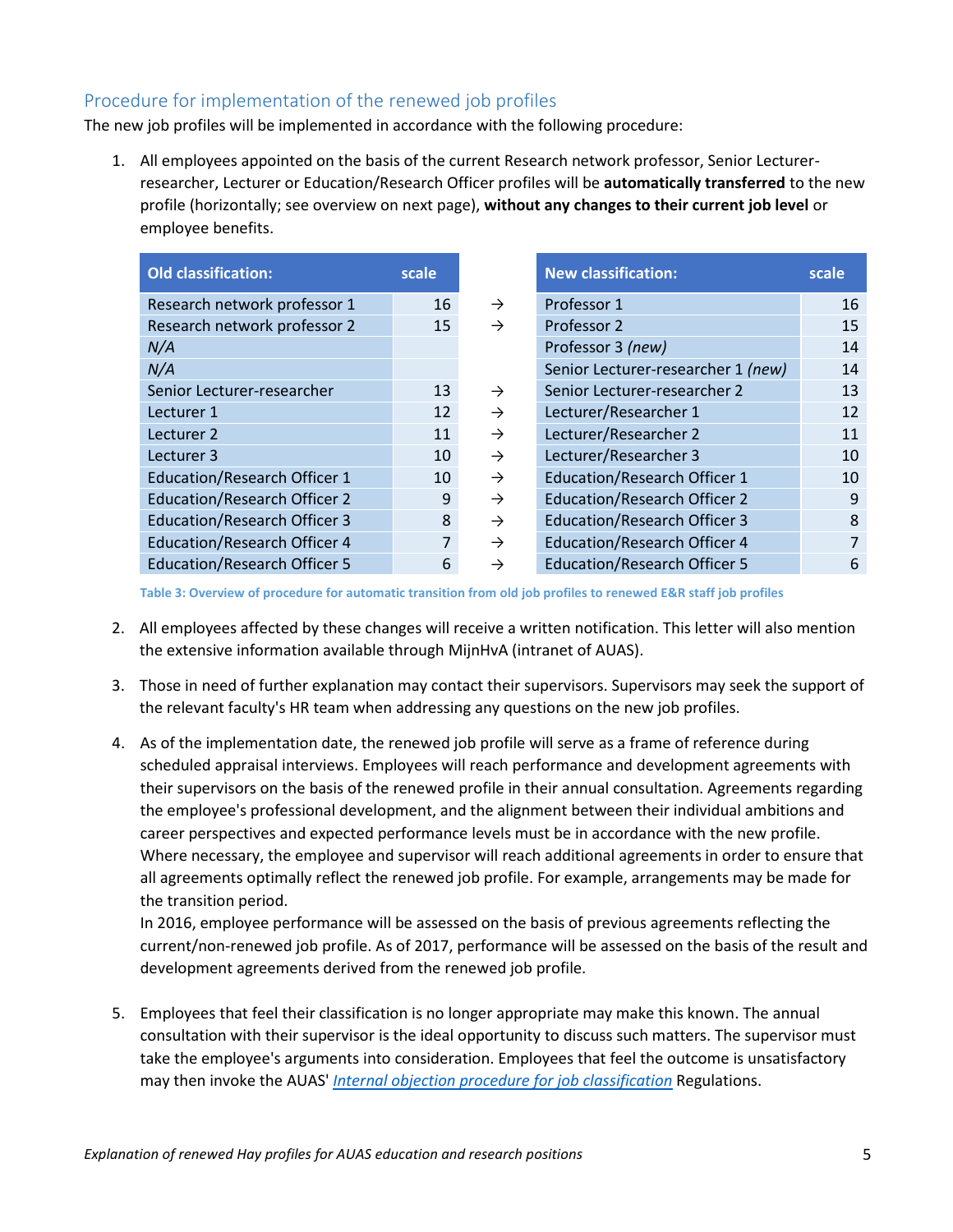# <span id="page-5-0"></span>Appendix 1:More detailed description of changes to each job profile

The below section describes the various changes since the previous version for each of the renewed job profiles for education and research staff. These changes have been incorporated into the relevant profiles.

### **Professor**

- $\triangleright$  The descriptions of education tasks have been integrated to multiple performance areas in the profile, in response to the need to safeguard the interrelationship between applied research, higher professional education and professional practice.
- A separate 'Supervision of PhD candidates' performance area has been added.
- $\triangleright$  The functional supervision of research groups now features more prominently within the profile. (Use of the term 'functional' supervision in job profiles may also be taken to mean 'operational' management. In order to ensure readability and compliance with the Hay method, the two forms of supervision are not mentioned or elaborated separately.)
- $\triangleright$  The scope of research projects in relation to the research programme and acquisition of external funding is now mentioned more explicitly in the classification criteria.
- $\triangleright$  The profile has been supplemented with a new job level 3 in scale 14. This level is intended for assisting professors who participate in a tenure track to deepen their expertise and skills in several years, to become professionally mature professors (Professor 2). The policy and procedures of this tenure track is under preparation. Adoption of the policy is expected before September 2016.
- $\triangleright$  Professors (at all job levels) may only be appointed with permission from the Executive Board.

## **Senior Lecturer-researcher**

- $\triangleright$  The core aim of this position the integration of higher professional education and research has been explicitly mentioned in the 'purpose of the position' section and elaborated in the relevant performance area. The supervision of research groups and acquisition of external funding is now mentioned more explicitly in the classification criteria.
- $\triangleright$  The position has been supplemented with a new job level 1 in scale 14. Scale 13 is linked to job level 2. Differentiated classification criteria have been developed for both levels, including two job variants at level 2 and three job variants at level 1. Senior Lecturer-researchers in scale 14 must meet at least 5 of the 6 classification criteria (this threshold is set at 4 out of 6 for Senior Lecturer-researchers in scale 13).
- $\triangleright$  Job level 1 is unique in the sense that Senior Lecturer-researchers at this level may only be appointed with permission from the Executive Board.

### **Lecturer/Researcher**

- $\triangleright$  The position's 'context' has been defined in greater detail through the inclusion of three potential career paths: Education, Research and Management.
- $\triangleright$  At all three job levels, two variants have been described in the level-specific classification criteria: one with an emphasis on education and one with an emphasis on research.
- $\triangleright$  The classification criteria for applied research have been renewed to reflect research duties at the relevant levels. These renewed criteria were based on the academic Researcher job profile.
- $\triangleright$  The development of assessment and testing programmes has been deleted from the Programme development and knowledge integration criterion, which is now a separate, optional classification criterion. This change was made in view of the fact some lecturers are not obliged to contribute to the development of tests. As a result, this activity cannot be integrated into a mandatory criterion for this variant.
- $\triangleright$  The supervision and assessment of students has been designated a mandatory criterion for job level 2 in the regular variant. Every Lecturer 2 will be expected to supervise (or have the ability to supervise) students, as specified in the classification criterion.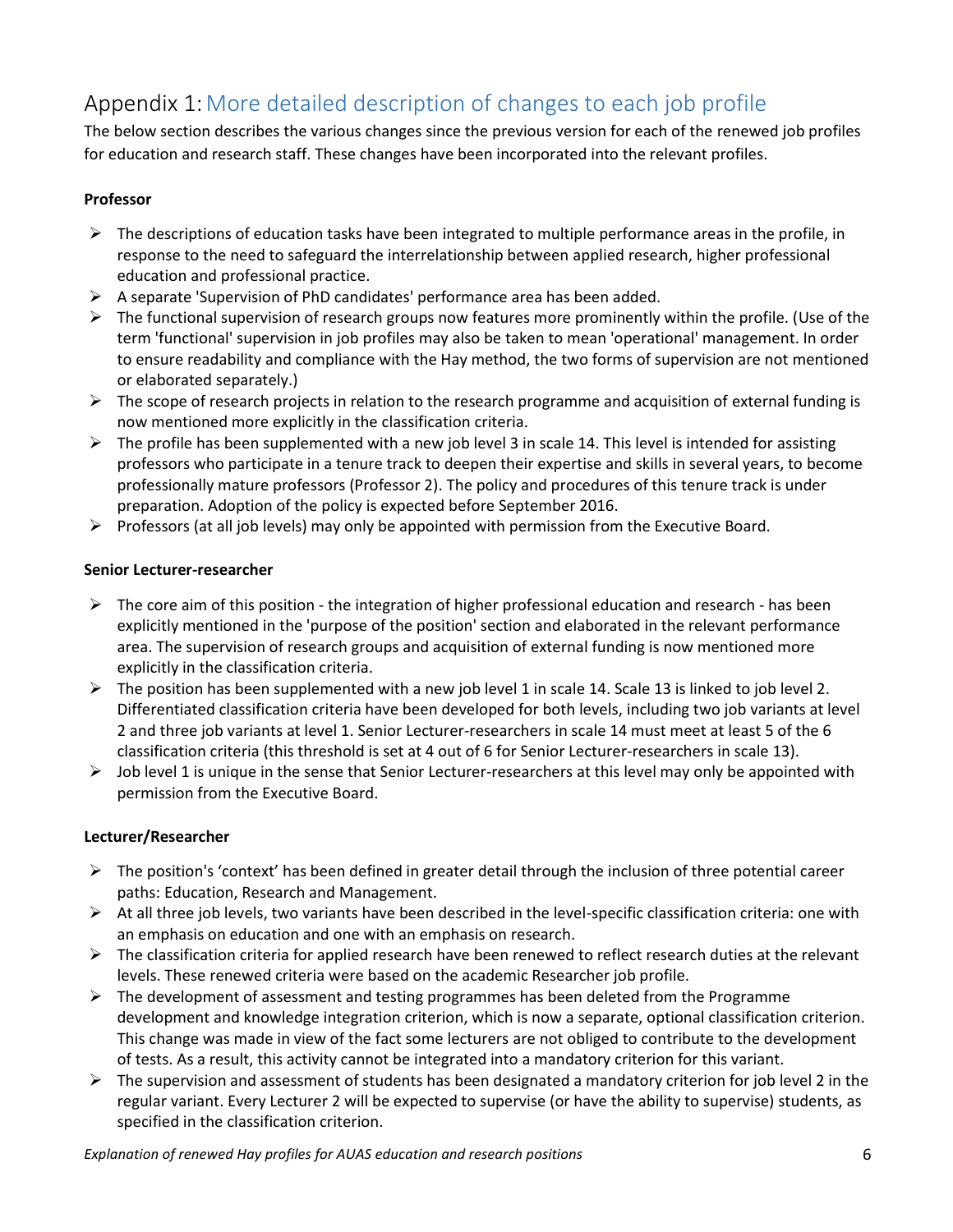#### **Education/Research Officer**

 $\triangleright$  Job level 1 in scale 10 remains part of the profile. The recommendation to eliminate this level was not adopted. If this level were to be eliminated - assuming that the Lecturer 3 position involves education and research activities at this level - all research staff would have to obtain a basic teaching qualification. Basic teaching qualifications are mandatory for the Lecturer 3 position.

The education tasks associated with the Education/Research Officer position involve a lesser degree of responsibility than those associated with Lecturer 3. For example, staff in this category will be expected to formulate recommendations on student assessments, but will not hold final responsibility for the actual assessment. This will be 'offset' by other tasks and responsibilities not included in the job profile for Lecturer 3. Scale 10 of the Hay system will thus remain appropriate for both positions, although this distinction is based on different arguments in each case. The two positions are comparable in terms of difficulty/workload.

#### Please note:

The demands of each job level are identical for both old and renewed job profiles. Example: in terms of the Hay system classification, the tasks and responsibilities of the current Lecturer 2 position are just as demanding as those of the new Lecturer/Researcher 2 position, regardless of the specific job variant. More text and/or a greater number of compulsory classification criteria do not necessarily equate to a higher job level. Although the new texts for the classification criteria are generally formulated in broader and more detailed terms, this has not resulted in more demanding job levels. This aspect has been thoroughly assessed on the basis of the Hay criteria and validated by the Hay Group.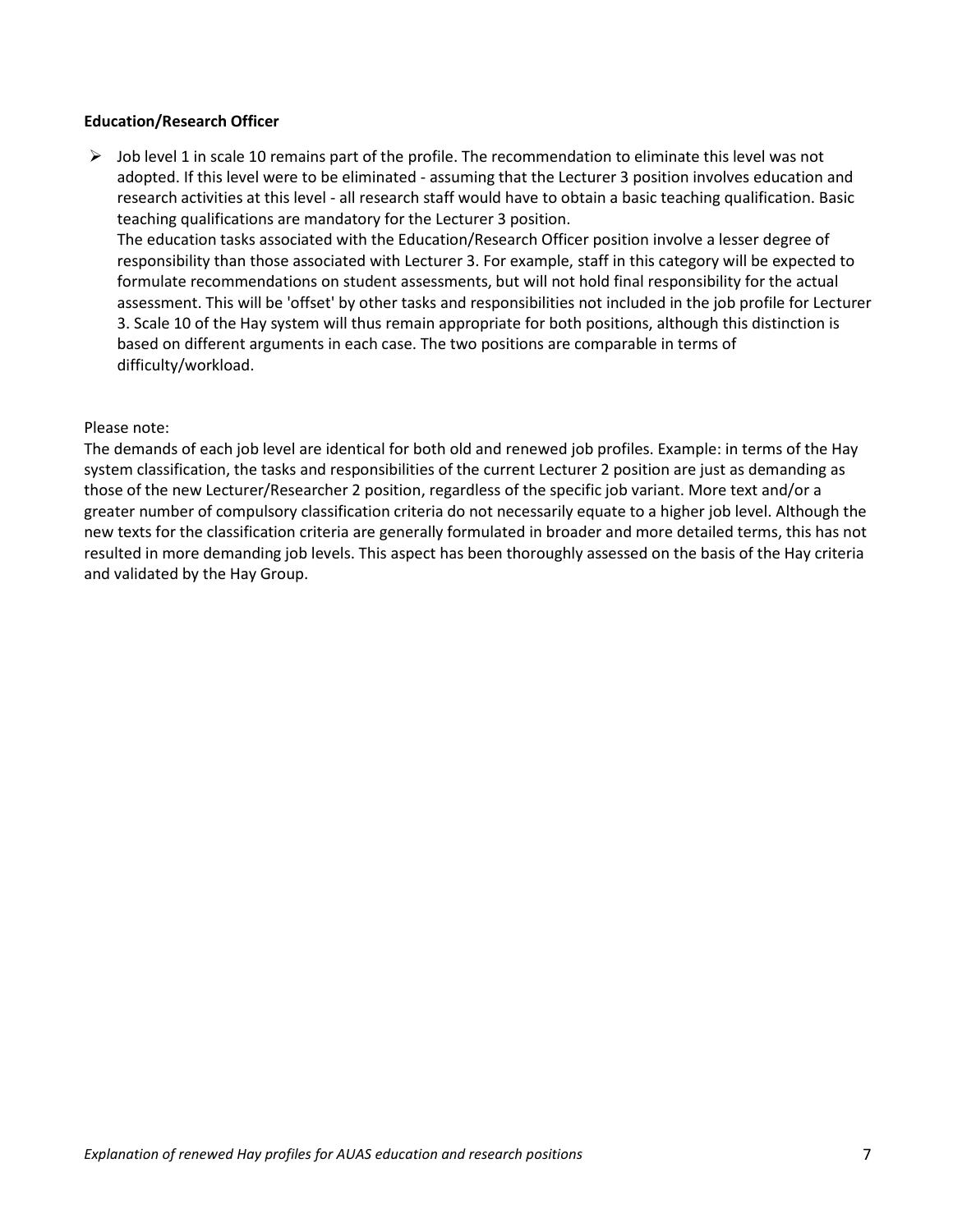## <span id="page-7-0"></span>Appendix 2:Job profile reading guide

The AUAS applies generic job profiles prepared in accordance with the job classification and valuation system developed by the Hay Group; these profiles are thus referred to as Hay profiles.

## Generic description

The renewed profiles have been described as generic positions, whereby positions involving tasks of a similar nature and purpose are based on a single global description. The term generic should be taken to mean that the various characteristics of actual positions within the organisation have been agglomerated into a general job description. The emphasis is on shared performance areas common to specific job groups. The individual tasks carried out as part of specific positions are derived from these performance areas. The generic description of the job profile thus serves to explain how the position contributes to organisational results, and does not offer a detailed overview of the employee's actual activities.

## Goal and Context

For example: a generic profile has been developed for the AUAS position of Lecturer/Researcher. The purpose has been defined: this is a teaching position. The section on context describes the various potential focal points for this position, outlining career prospects/emphases in the area of education, research and management. These emphases are then translated into specific variants in the classification criteria.





## Result areas

The job profiles for all variants of this position feature identical descriptions of performance areas -called 'Result areas'- and example activities. However, some performance areas do not necessarily apply to all Lecturer/Researchers. The same goes for the example activities. These descriptions are not comprehensive or exhaustive, and merely serve to outline the broad strokes. The employee and supervisor will reach agreements on the exact nature of the relevant tasks and responsibilities. The emphases and specific details of each position may vary somewhat for each employee, depending on their agreements with supervisors as to their role within the team, the division of tasks, expected results and personal ambitions with regard to professional and career development.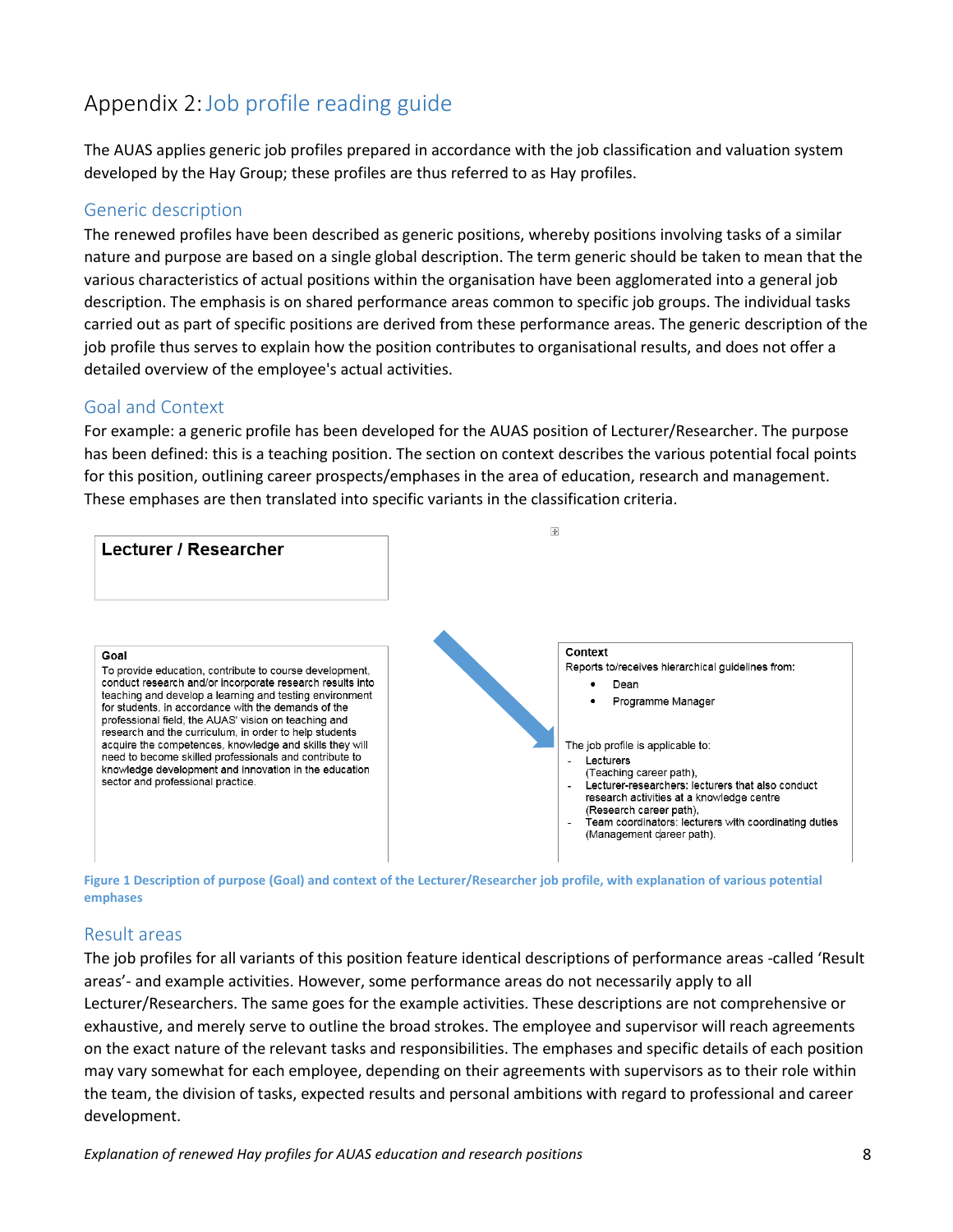| <b>RESULT AREAS</b>                                                                                                                                             |                                                                                                                                                                                                                          |                                                                                                                                                                                                           |                                                                                                                                                                                                                                                                                                                                                |  |  |  |  |
|-----------------------------------------------------------------------------------------------------------------------------------------------------------------|--------------------------------------------------------------------------------------------------------------------------------------------------------------------------------------------------------------------------|-----------------------------------------------------------------------------------------------------------------------------------------------------------------------------------------------------------|------------------------------------------------------------------------------------------------------------------------------------------------------------------------------------------------------------------------------------------------------------------------------------------------------------------------------------------------|--|--|--|--|
| <b>Main activity</b>                                                                                                                                            | Scope                                                                                                                                                                                                                    | Result                                                                                                                                                                                                    | <b>Example activities</b>                                                                                                                                                                                                                                                                                                                      |  |  |  |  |
| <b>Course development</b>                                                                                                                                       |                                                                                                                                                                                                                          |                                                                                                                                                                                                           |                                                                                                                                                                                                                                                                                                                                                |  |  |  |  |
| To contribute to further innovation<br>of the structure and teaching of<br>course components and the<br>didactic and substantive aspects<br>of course component | Educational policy<br>Teaching and research<br>programme<br>Accreditation frameworks<br>Common ground with<br>other course<br>components<br>Policy on didactic<br>qualifications<br>Demands of the<br>professional field | Programme course<br>components that are<br>elaborated in terms of both<br>content and didactic<br>methods or fully elaborated<br>curricula that help the<br>student develop into a<br>novice professional | Identify relevant developments in terms of both the professional field and teaching<br>and research, and incorporate these developments into proposals for educational<br>innovation<br>Develop, redevelop or update starting points, exit qualifications, learning objectives<br>and competences for a degree programme or components thereof |  |  |  |  |
| development, including testing<br>and assessment.                                                                                                               |                                                                                                                                                                                                                          |                                                                                                                                                                                                           | Contribute to the design, redesign and optimisation of education; conduct targeted<br>meetings with colleagues to discuss the quality of education and testing and<br>consequences to the degree programme; apply student evaluations and anchor<br>best practices                                                                             |  |  |  |  |
|                                                                                                                                                                 |                                                                                                                                                                                                                          |                                                                                                                                                                                                           | Develop formative tests and summative examinations, in constructive alignment<br>with the programme learning objectives                                                                                                                                                                                                                        |  |  |  |  |
|                                                                                                                                                                 | Competences to be<br>acquired by students                                                                                                                                                                                |                                                                                                                                                                                                           | Provide an explicit description of the functional requirements for the teaching plan<br>٠<br>and (digital/blended) learning environment, and coordinate these with other<br>aspects of the teaching and research programme                                                                                                                     |  |  |  |  |
|                                                                                                                                                                 |                                                                                                                                                                                                                          |                                                                                                                                                                                                           | Prepare teaching materials and elaborate evidence-based improvements to course<br>components within the framework of a suitable blended learning environment                                                                                                                                                                                   |  |  |  |  |
|                                                                                                                                                                 |                                                                                                                                                                                                                          |                                                                                                                                                                                                           | Embed the further development of students' evidence-based working methods and<br>research abilities in course components.                                                                                                                                                                                                                      |  |  |  |  |
|                                                                                                                                                                 |                                                                                                                                                                                                                          |                                                                                                                                                                                                           |                                                                                                                                                                                                                                                                                                                                                |  |  |  |  |

**Figure 2 Example of a result area description for the Lecturer/Researcher job profile**

## Classification criteria

Detailed classification criteria have been formulated in order to determine the job level best suited to each employee's actual tasks and responsibilities. These criteria must be stringently applied: they have been formulated with a high degree of precision, and should not be regarded as broad guidelines.

**Classification criteria for Lecturer/Researcher** 

| Job level                                                                                                                                                                                                                                               | Lecturer/Researcher 1                                                                                                                                                                            | Lecturer/Researcher 2                                                                                                               | Lecturer/Researcher 3                                                                                                                   |  |
|---------------------------------------------------------------------------------------------------------------------------------------------------------------------------------------------------------------------------------------------------------|--------------------------------------------------------------------------------------------------------------------------------------------------------------------------------------------------|-------------------------------------------------------------------------------------------------------------------------------------|-----------------------------------------------------------------------------------------------------------------------------------------|--|
| <b>Classification</b><br>criteria                                                                                                                                                                                                                       | (scale 12)                                                                                                                                                                                       | (scale 11)                                                                                                                          | (scale 10)                                                                                                                              |  |
| Oversees the development and innovation of major<br><b>Course development</b><br>cohesive components of the curriculum (such as the<br>and knowledge<br>first year of a degree programme, part-time/dual<br>integration<br>programme, minor, Master's). |                                                                                                                                                                                                  | Develops multiple course components, taking into<br>consideration their relationship to other<br>disciplines within the curriculum. | Develops one or more course components taking<br>into consideration their relationship to other<br>courses within one's own discipline. |  |
|                                                                                                                                                                                                                                                         | Integrates internal and external developments into<br>major cohesive curricular components, ensuring<br>continued alignment with the professional practice and<br>institution-wide developments. |                                                                                                                                     |                                                                                                                                         |  |
|                                                                                                                                                                                                                                                         | Develops a suitable teaching organisation.                                                                                                                                                       |                                                                                                                                     |                                                                                                                                         |  |

**Figure 3 Example of classification criteria for the three job levels, in the areas of Course development and knowledge integration**

These criteria should be viewed within the specific organisational context in which the job is performed. For example 'far-reaching' educational innovations may take on different forms depending on the relevant degree programme. Job classifications must thus be based on careful considerations and clearly-worded substantiations. This will require a high level of 'classification skills' amongst both the supervisors who use the Hay profiles and the HR consultants who advise them. This aspect will require targeted attention during introduction of the new job profiles.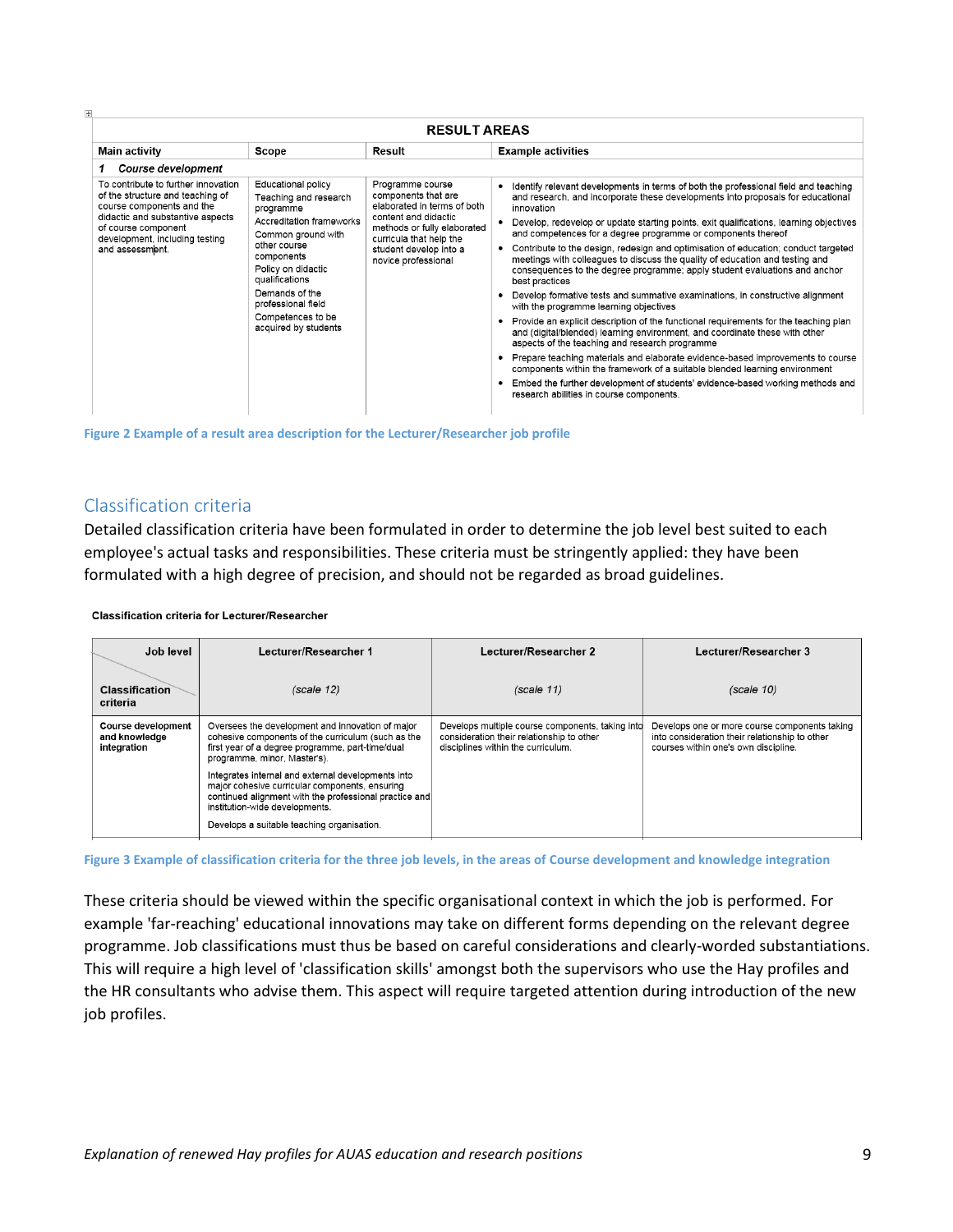## Ranking rules

The ranking rules must also be stringently applied.

**Ranking rules Lecturer/Researcher** 

- $\bullet$ Lecturer/Researcher 3 will apply if the criteria for Course development & knowledge integration, Teaching, Supervision and assessment of students have been met, as well as at least two of the other four applicable criteria as described under Lecturer/Researcher 3
- Lecturer/Researcher 2 will apply if the criteria for Course development & knowledge integration, Teaching, Supervision and assessment of students have been met, as well as at least one of the other four applicable criteria as described under Lecturer/Researcher 2.
- Lecturer/Researcher 1 will apply if the criteria for Course development & knowledge integration, Teaching, Supervision and assessment of students have been met, as well as at least two of the other four applicable criteria as described under Lecturer/Researcher 1.

**Figure 4 Stringent ranking rules for the Lecturer/Researcher job profile**

## Visual representation of ranking rules per job level for each variant

A visual representation of each job variant has been added (below the Lecturer/Researcher and Senior Lecturerresearcher profiles) in order to clarify the procedure for application of classification criteria and ranking rules.

| <b>Classification criteria</b>                         | Lecturer/Researcher 1                                               | Lecturer/Researcher 2                                                      | Lecturer/Researcher 3                                                      |  |
|--------------------------------------------------------|---------------------------------------------------------------------|----------------------------------------------------------------------------|----------------------------------------------------------------------------|--|
| <b>Course development and</b><br>knowledge integration | Mandatory, in combination with at<br>least two of the four variants | <b>Mandatory, in combination with</b><br>at least one of the four variants | <b>Mandatory, in combination with</b><br>at least two of the four variants |  |
| <b>Teaching</b>                                        |                                                                     |                                                                            |                                                                            |  |
| Supervision and assessment of<br>students              |                                                                     |                                                                            |                                                                            |  |
| Development of assessment<br>programme                 | Variant (Teaching career path)                                      | Variant (Teaching career path)                                             | Variant (Teaching career path)                                             |  |
| Applied research                                       | Variant (Research career path)                                      | Variant (Research career path)                                             | Variant (Research career path)                                             |  |
| Knowledge partner in the field                         | Variant (Research career path and<br>Teaching career path)          | Variant (Research career path and<br>Teaching career path)                 | Variant (Research career path)<br>and<br>Teaching career path)             |  |
| Project coordination and team<br>cooperation           | Variant (Management career path)                                    | Variant (Management career path)                                           | Variant (Management career<br>path)                                        |  |
| <b>Functional supervision</b>                          | Variant (Management career path)                                    | Not applicable                                                             | Not applicable                                                             |  |

**Figure 5 Example overview of ranking rules for variant with main emphasis on Education in the Lecturer/Researcher job profile**